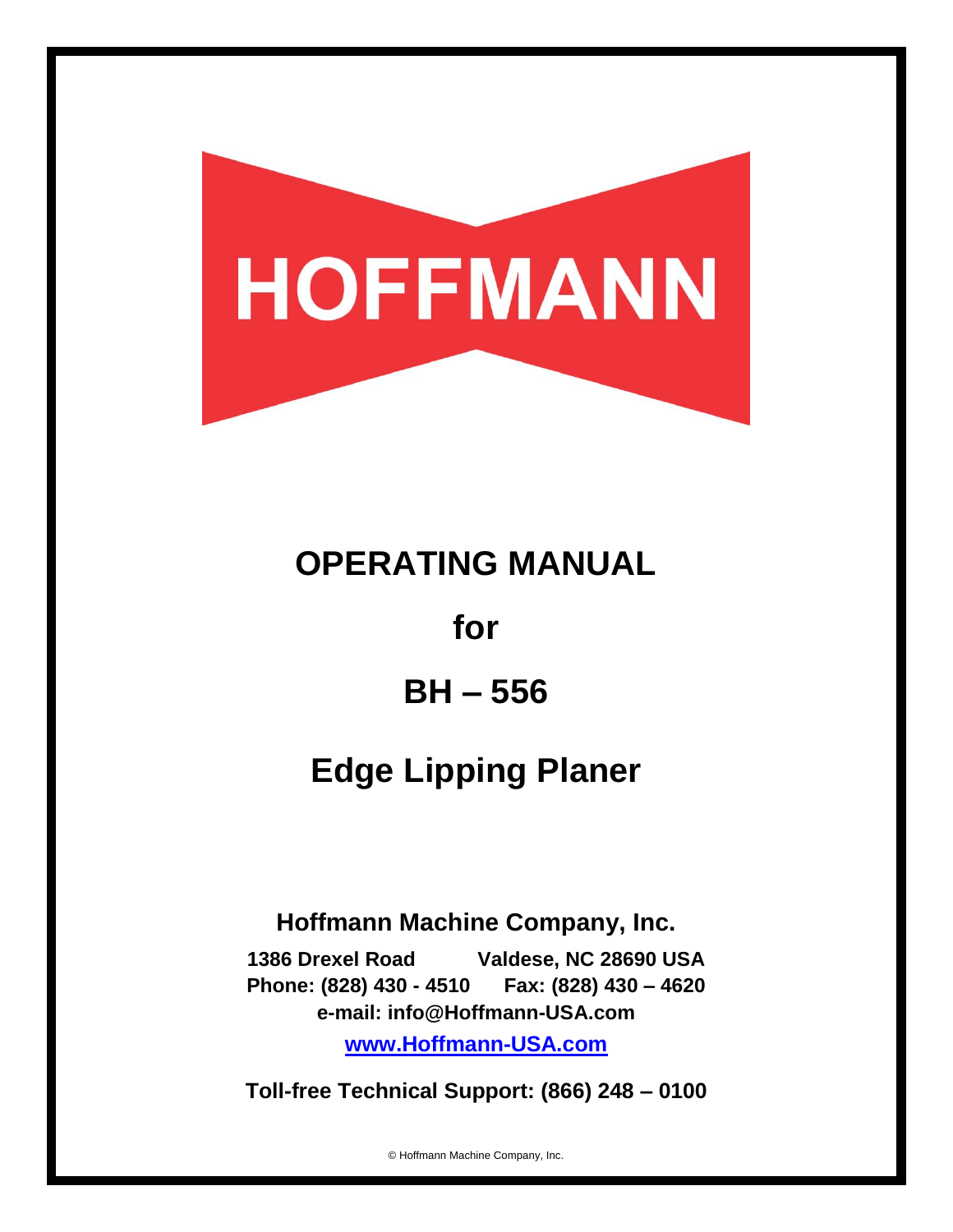

## **1. Safety and Warning Labels**

A number of important warning labels have been attached to this handheld power planer for your information and protection.

For your own safety, please take a moment to locate and read all warning labels before operating this machine. If a label has been removed, defaced or is illegible, please contact Hoffmann Machine Company, Inc. to request a free replacement.

## **NEVER REMOVE ANY SAFETY OR WARNING LABEL!**







## **2. General Machine Description**

The Hoffmann BH 556 Lipping Planer is a handheld planing machine. It is designed solely for flush planing of applied solid wood and laminate edges.

The machine can be used on solid hard and softwood edges as well as veneer and laminate edgebanding materials.

Depending on the material being planed and the feed rate, up to 3mm = 1/8" material can be removed in one pass.

The machine uses the panel surface as reference for the planing operation, which explains why imperfections, high or low spots, etc. in the panel could adversely effect the planing result. Unsatisfactory results due to poor panel surfaces, insufficient preparation or improper operation are not covered under our warranty and are not grounds for replacement or refund.

**USE OF THIS MACHINE FOR ANY OTHER OPERATION IS DANGEROUS AND WILL VOID THE WARRANTY**. The manufacturer cannot be held liable if the machine is used for any operations other than outlined in this manual.

## **3. Operator Training**

The Hoffmann BH 556 Lipping Planer is to be operated, maintained and repaired only by properly trained and qualified personnel. It is imperative that the operator has carefully read and understood these operating instructions, and that he or she is aware of all potential risks resulting from operating this machine.

For proper planing results, the operator should take the time to practice the handling and use of the machine on spare materials before using the machine on actual production parts.

All applicable safety procedures and rules, including but not limited to all OSHA Rules and Regulations, are to be adhered to.

Any unauthorized modification or alteration to this machine by the operator or owner will immediately void the machine warranty. The manufacturer cannot be held liable if the machine is used for any operations other than outlined in this manual or if the machine is modified or altered.

If the operator does not posses sufficient English language skills to completely understand all sections of this manual, especially the sections on Warning Labels and Safety Rules, it is the responsibility of the purchaser to retain a qualified translator to translate this entire manual.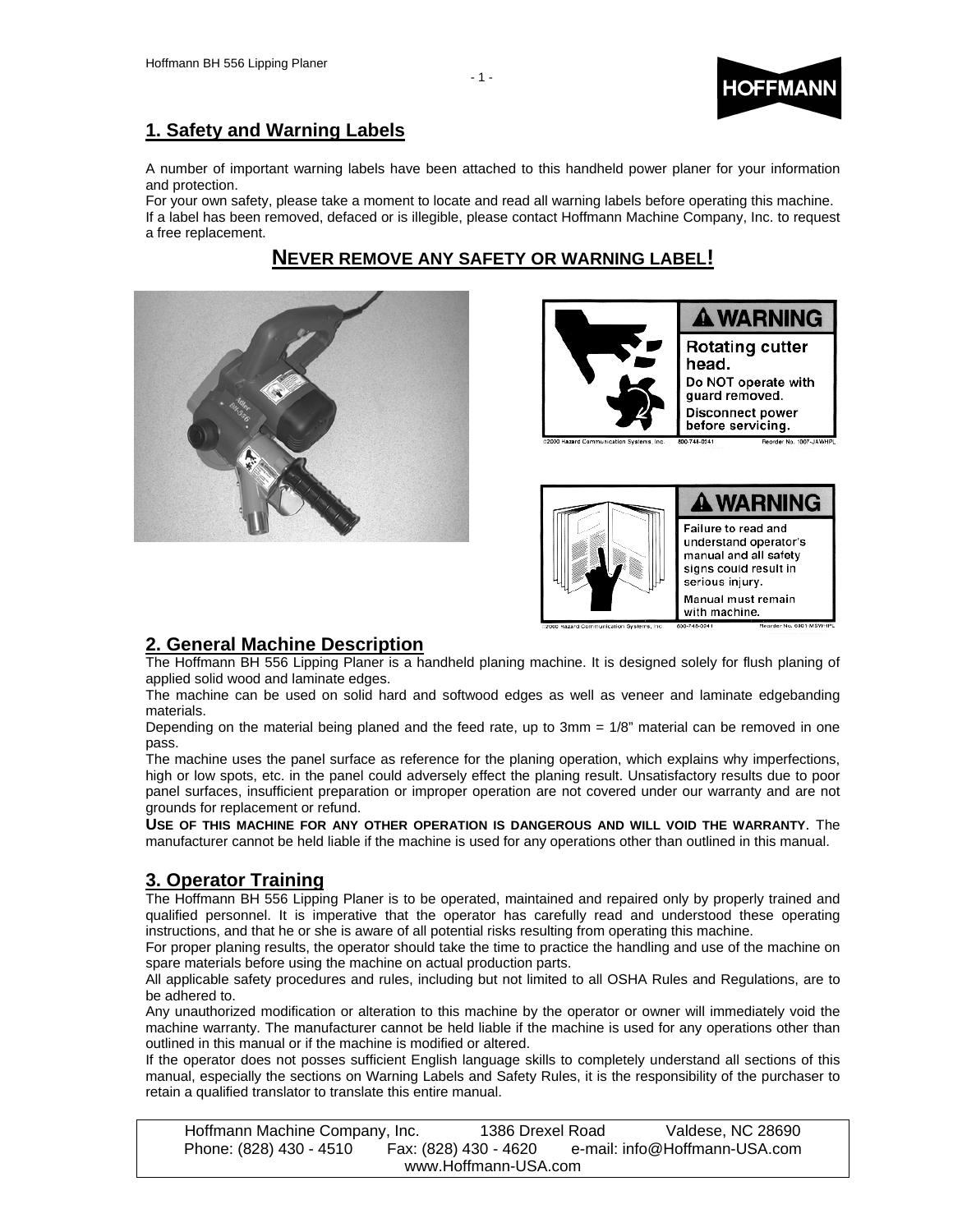

## **4. Safety Rules**

Read and understand these safety rules before operating this machine!

- 1. Always disconnect the machine from the electrical power supply before attempting any adjustment, repair or maintenance procedure (change of blades, depth-of-cut adjustment, removal of wood dust, etc.).
- 2. Always wear eye and ear protection as well as a respirator suitable for wood dust.
- 3. Always use suitable dust collection system. Duct must be properly connected to dust extraction port.
- 4. Never operate the machine without first installing the side handle.
- 5. Always use both hands to operate the machine.
- 6. Small workpieces, panels, etc. must be securely fastened to work table before planing.
- 7. Always check workpiece for nails, screws, stones or other embedded material. All foreign material must be removed prior to planing.
- 8. Keep all electrical power tools out of reach of children at all times.
- 9. Do not allow power cord to lie on floor, in the way of passing personnel or the machine operator. It will cause a trip hazard.
- 10. Make sure the electrical outlet is properly grounded. Never remove the grounding prong from the power plug!
- 11. Use only grounded extension cords, minimum size: 14-gauge (AWG).
- 12. Remove or confine loose hair, clothing and jewelry to avoid entanglement.
- 13. Avoid a dangerous environment. Do not expose electrical equipment to rain. Do not use in presence of flammable liquids or gases.
- 14. Keep the area around the machine clean and free from scrap, sawdust, wood chips, oil and grease to avoid the danger of slipping.
- 15. Use only sharp and flawless original Hoffmann carbide blades.
- 16. Replace worn blades immediately. Always replace blades in sets of two.
- 17. Check the machine upon receipt as well as before every use for improper functioning and worn or damaged parts. Make sure the blades are securely installed.
- 18. Always check the proper function of the cutter head guard before operating the machine. Never operate this machine with damaged or missing blade guard!
- 19. Broken or defective parts must not be used until replaced or repaired by a qualified technician.
- 20. When interrupting work or upon leaving the area, machine must be disconnected to avoid unauthorized operation.
- 21. Only trained and qualified personnel must be allowed to use machine.
- 22. Only original Hoffmann replacement parts must be used to rebuild machine.

| Hoffmann Machine Company, Inc. |  | 1386 Drexel Road      |  | Valdese, NC 28690             |
|--------------------------------|--|-----------------------|--|-------------------------------|
| Phone: (828) 430 - 4510        |  | Fax: (828) 430 - 4620 |  | e-mail: info@Hoffmann-USA.com |
| www.Hoffmann-USA.com           |  |                       |  |                               |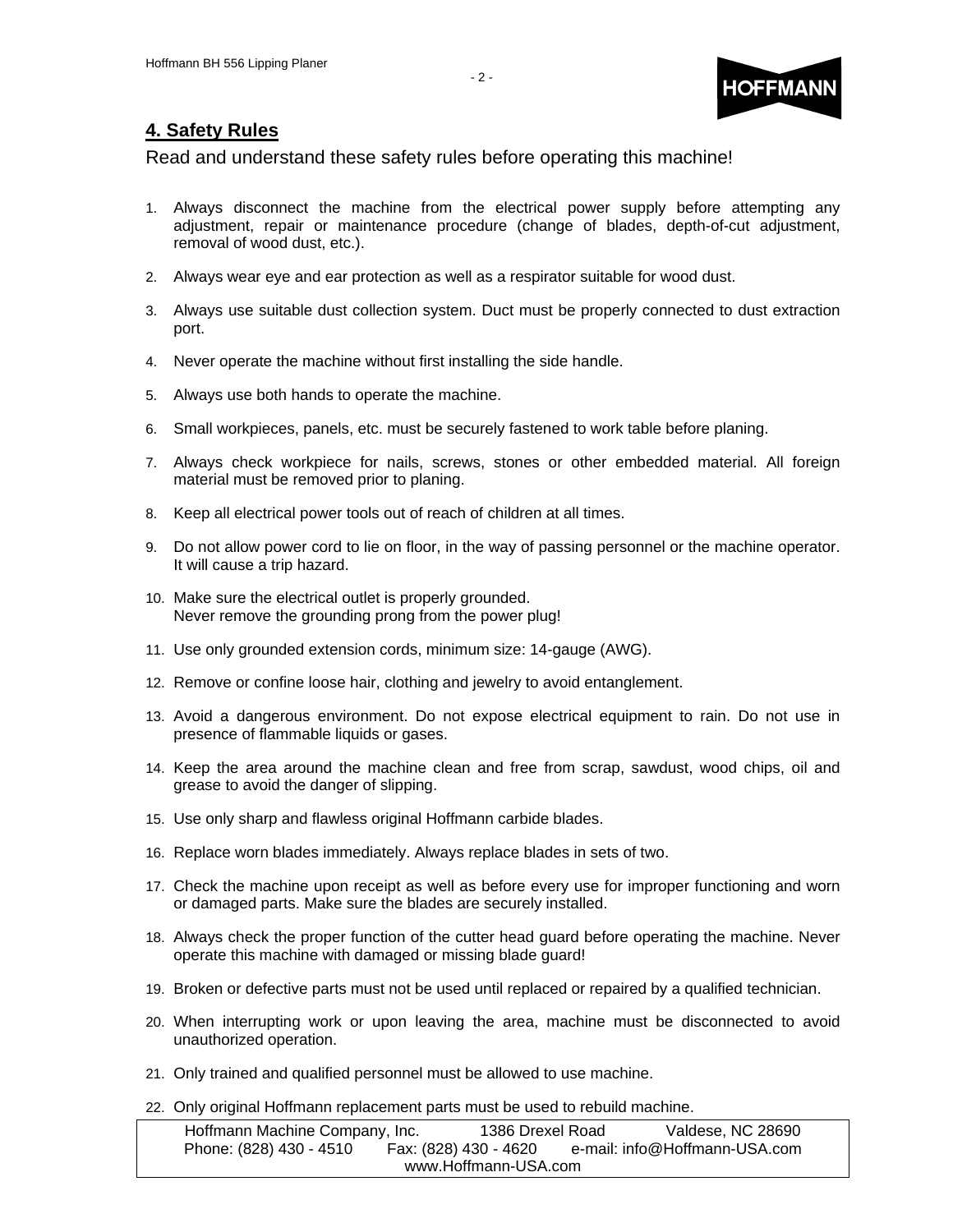#### - 3 -



## **5. Operation**

#### **1. Initial Set-Up**

#### DISCONNECT ELECTRICAL POWER SUPPLY BEFORE ATTEMPTING ANY ADJUSTMENT OR MAINTENANCE WORK!

With a straight edge, check if blades are in line with base plate. Use two small Allen screws in knife clamping plate to adjust blade up or down, if necessary. Blades should be in-line with base plate and project not more than 1.1mm above cutterhead body. (see drawing B) Attach side handle (1) on cutterhead housing.



#### **2. Operation**

- a) Set machine on panel and connect power supply.
- b) Hold machine with main handle (2) and lift cutterhead off the panel with side handle (1). Cutterhead must be clear off panel before machine is switched on!
- c) Switch on machine.
- d) Using two fingers, pull back blade guard (3) to expose rotating cutterhead.
- e) SLOWLY lower machine onto panel.
- f) To stop, lift machine off panel.
- g) Release power switch and blade guard.
- h) Set down machine only after cutterhead has come to a complete stop.

Hoffmann Machine Company, Inc. 1386 Drexel Road Valdese, NC 28690<br>Phone: (828) 430 - 4510 Fax: (828) 430 - 4620 e-mail: info@Hoffmann-USA.com Phone: (828) 430 - 4510 Fax: (828) 430 - 4620 e-mail: info@Hoffmann-USA.com www.Hoffmann-USA.com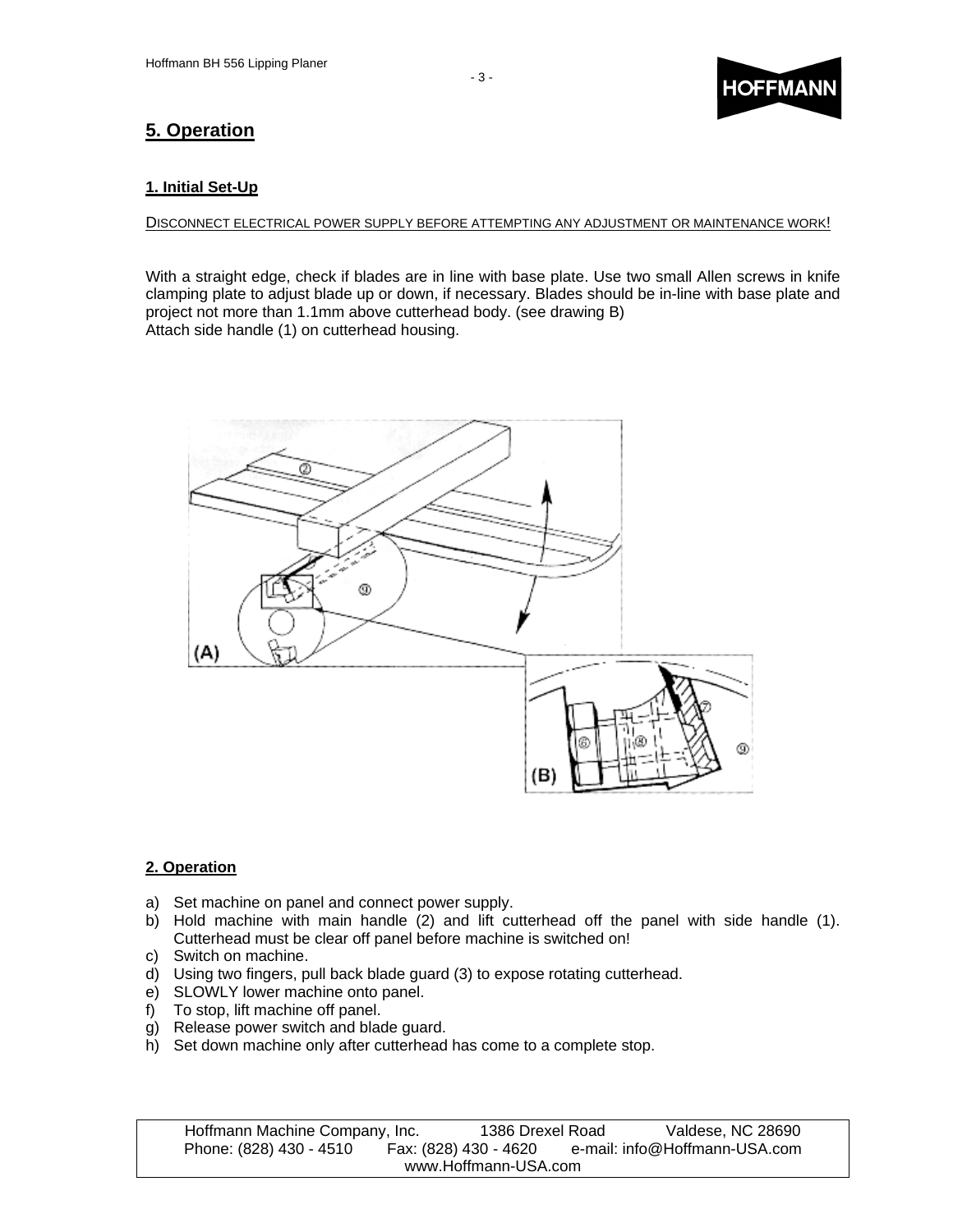



#### (3) **3. Adjusting cutterhead to panel surface**

- a) Check with straight edge to assure cutterhead is set higher than base plate before continuing.
- b) To adjust the cutterhead setting, switch on the machine and set it on a piece of flat panel (panel does not need to have wood edge attached). Caution: Make sure panel is secured to table with clamps, screws, etc. If cutterhead setting is incorrect, an unsecured panel could be thrown off the table possible causing an injury!
- c) SLOWLY turn the front adjustment knob (4) to lower the rotating cutterhead onto the panel. Turning the knob clockwise will raise the cutterhead off of the panel, turning it counterclockwise will lower the cutterhead onto the panel. (A coin may be used to turn the inner portion of the knob.)

The knob is equipped with a built-in spring to produce a ratchet action. Each "click" of the ratchet raises or lowers the cutterhead approx. 1/10mm – 4/1000".

d) When adjusted correctly, the blades will slightly touch the panel without leaving any marks.

#### **4. Feed rate**

The maximum feed rate depends on various factors including depth of cut (how much material is removed), width of cut (how wide the edge is), condition of blades, material being planed, etc.

While the BH 556 can remove up to 1/8" of material in one pass, it is recommended that the wooden edge be glued as precise as possible, generally about 1/16" higher than the panel.

A power plane can only produce a clean cut when it is operated at full RPM!

| Hoffmann Machine Company, Inc. |                       | 1386 Drexel Road |  | Valdese, NC 28690             |
|--------------------------------|-----------------------|------------------|--|-------------------------------|
| Phone: (828) 430 - 4510        | Fax: (828) 430 - 4620 |                  |  | e-mail: info@Hoffmann-USA.com |
| www.Hoffmann-USA.com           |                       |                  |  |                               |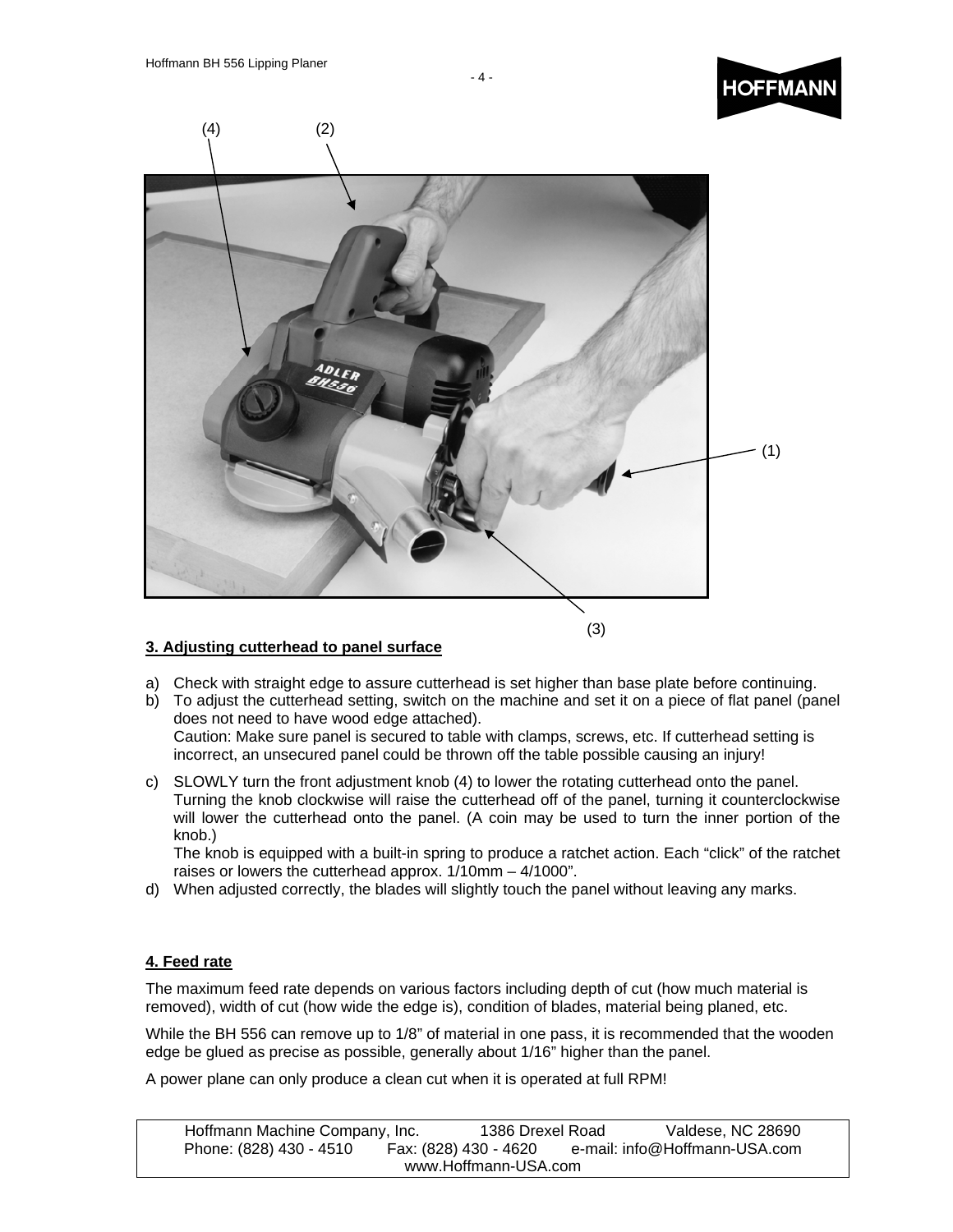

## **5. Maintenance**

The BH 556 is equipped with solid carbide blades, which are indexed and reversible.

The blades cannot be sharpened and must be replaced with Original Hoffmann Replacement Blades when dull.

Always replace blades in pairs.

**Caution: Check condition of blades before every use and replace dull or worn blades immediately. Using dull blades results in rough surfaces on the finished product and could cause motor damage.** 

#### **Blade Change**

- a) Disconnect electrical power supply from machine.
- b) Pull back pivoting blade guard.
- c) Loosen set screws (60) in cutterhead with 8mm wrench.
- d) Slide blades sideways out of holder.
- e) Clean blade holder and screws and remove all wood residue.
- f) Install new blades. Important: The indentation in the knife set plate must be properly aligned with the knife clamping plate. The ridge in the knife set plate must rest in the groove in the blade back.
- g) Blade assembly must be centered in cutterhead.
- h) Tighten the locking screws with the enclosed 8mm wrench.
- i) If set properly, blades should extend 1.1mm past cutterhead body.

#### **Brush Change**

Always replace brushes in pairs. Use only Original Hoffmann Parts.

- a) Remove screws (29) and motor cover (30).
- b) Remove old brushes and insert new ones (31) in same manner.
- c) Replace motor cover (30) and secure with screws (29).

## **6. Cleaning of Machine**

Clean machine regularly with compressed air. Keep swivel guard in good operating order. Remove glue residue immediately from base plate.

Never use paint thinner or alcohol to clean machine – damage may occur.

## **7. Service and Repairs**

Spare and replacement parts are available from Hoffmann Machine Company, Inc. Please contact your local power tool service center for repair work.

| Hoffmann Machine Company, Inc. |                       | 1386 Drexel Road |  | Valdese, NC 28690             |
|--------------------------------|-----------------------|------------------|--|-------------------------------|
| Phone: (828) 430 - 4510        | Fax: (828) 430 - 4620 |                  |  | e-mail: info@Hoffmann-USA.com |
| www.Hoffmann-USA.com           |                       |                  |  |                               |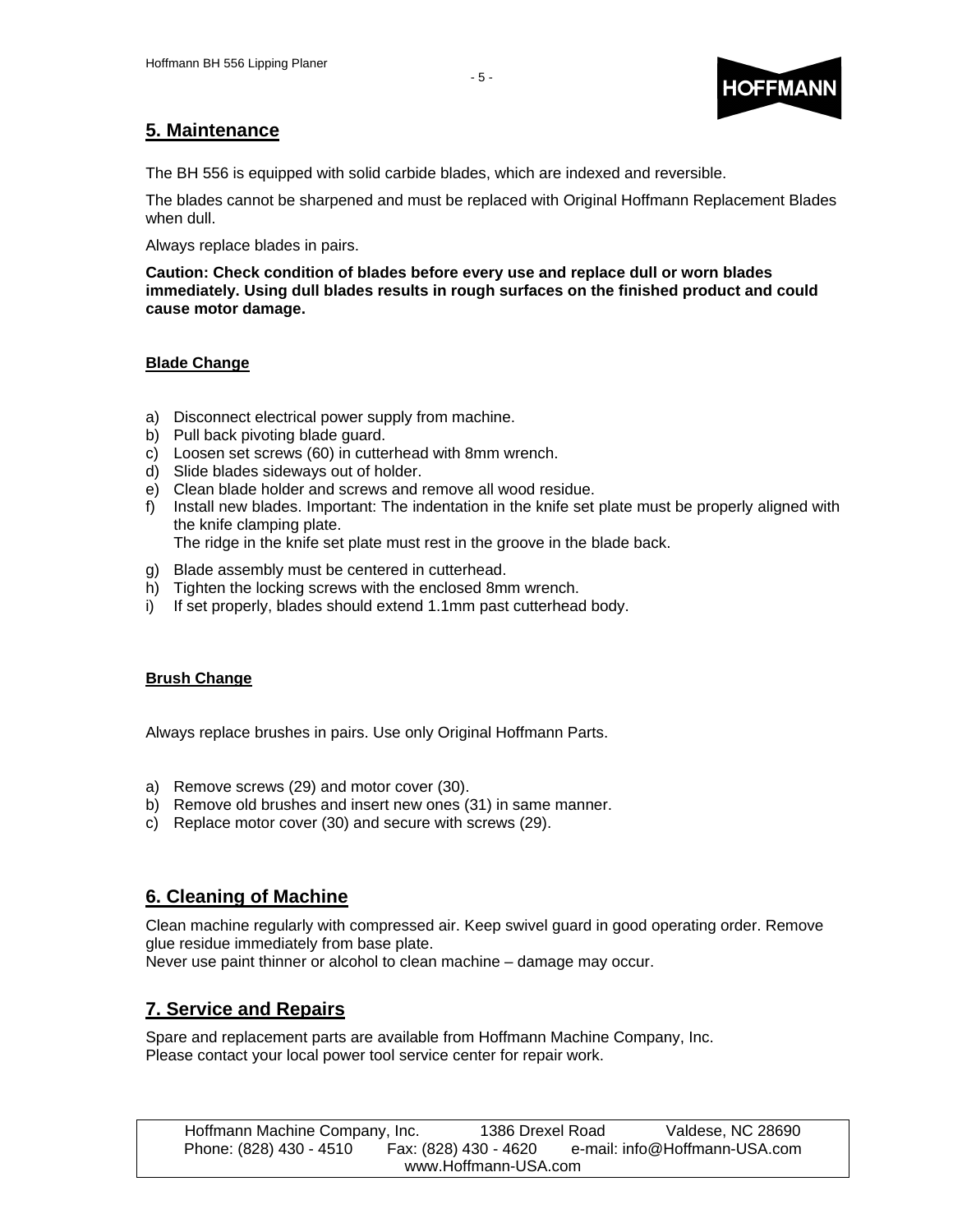

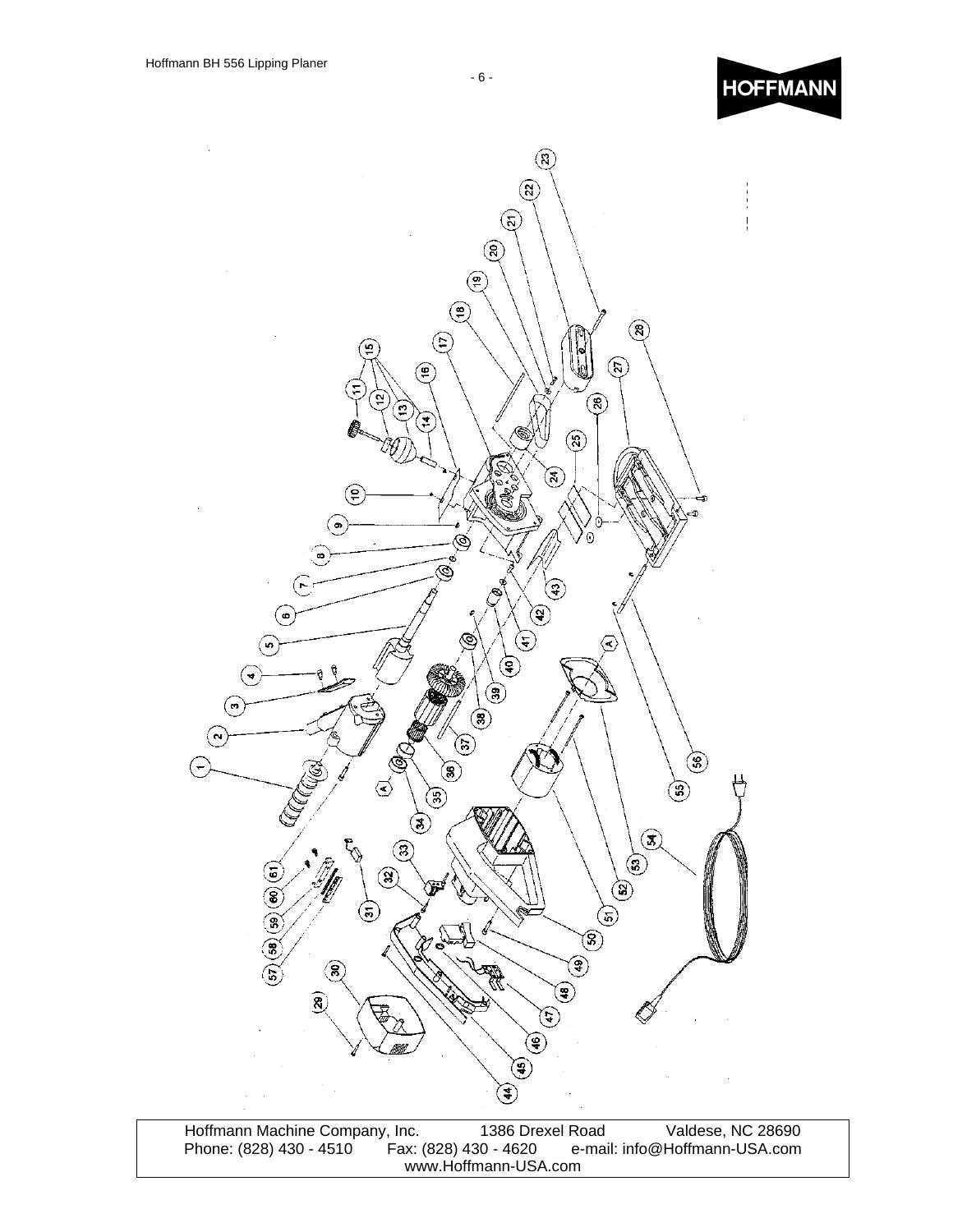

| Item           | Part Number | Description                             |
|----------------|-------------|-----------------------------------------|
| 1              | 202 210 001 | side handle                             |
| $\overline{2}$ | 202 210 002 | cutter head cover, complete             |
| 3              | 202 210 003 | chip deflector                          |
| 4              | 000 000 408 | screw, M4 x 8                           |
| 5              | 202 200 050 | arbor with cutter head                  |
| 6              | 000 406 003 | ball bearing, 6003 - 2RS                |
| 7              | 202 201 033 | retaining ring                          |
| 8              | 000 406 201 | ball bearing, 6201 - 2RS                |
| 9              | 202 201 017 | woodruff key, 3x5                       |
| 10             | 000 010 408 | screw, M4 x 8                           |
| 11             |             |                                         |
|                | 202 201 036 | fine adjustment screw                   |
| 12             | 202 201 041 | steel spring                            |
| 13             | 202 201 038 | knob, M10                               |
| 14             | 202 201 040 | threaded stem, M10/M5                   |
| 15             | 202 201 061 | fine adjustment knob set, complete      |
| 16             | 202 210 016 | name plate "ADLER BH 556"               |
| 17             | 202 210 017 | machine housing                         |
| 18             | 202 210 018 | front pivot pin                         |
| 19             | 202 201 019 | drive belt, 18 x 275                    |
| 20             | 202 210 020 | washer, M5                              |
| 21             | 000 000 514 | screw, M5 x 14                          |
| 22             | 202 210 022 | belt cover                              |
| 23             | 000 020 535 | screw, M5 x 35                          |
| 24             | 202 210 032 | arbor pulley, 38.5mm                    |
| 25             | 202 201 035 | leaf spring                             |
|                |             |                                         |
| 26             | 202 201 043 | washer, 5 x 20                          |
| 27             | 202 201 037 | base plate                              |
| 28             | 000 000 512 | screw, M5 x 12                          |
| 29             | 202 210 029 | screw, M4 x 19                          |
| 30             | 202 210 030 | motor cover                             |
| 31             | 202 211 031 | carbon brush, 120 volt, for BH556       |
| 32             | 202 210 032 | screw, M4 x 13                          |
| 33             | 202 210 033 | brush holder                            |
| 34             | 000 406 010 | ball bearing, 6000 - 2RS                |
| 35             | 202 210 035 | rubber bearing cup                      |
| 36             | 202 211 036 | rotor complete, 120 volt, for BH556     |
| 37             | 202 201 055 | front shaft                             |
| 38             | 000 406 001 | ball bearing, 6001 - 2RS                |
| 39             | 202 201 017 | woodruff key, 3x5                       |
| 40             | 202 210 040 | motor pulley, 20.8mm                    |
| 41             | 202 210 020 | washer, M5                              |
| 42             | 000 000 514 | screw, M5 x 14                          |
| 43             | 202 201 025 | adjustment plate                        |
| 44             | 202 210 029 | screw, M4 x 19                          |
| 45             | 202 210 045 | main handle cover                       |
|                | 202 210 046 |                                         |
| 46             |             | power switch locking pin                |
| 47             | 202 210 047 | printed circuit                         |
| 48             | 200 503 211 | power switch, BH 556                    |
| 49             | 000 020 520 | screw, M5 x 20                          |
| 50             | 202 210 050 | motor housing                           |
| 51             | 202 211 051 | stator, 120 volt, for BH 556            |
| 52             | 202 210 052 | screw, M4 x 60                          |
| 53             | 202 210 053 | stator cover                            |
| 54             | 000 510 021 | power cord, 120 volt, for BH556         |
| 55             | 000 235 005 | retaining ring                          |
| 56             | 202 201 058 | rear pivot pin                          |
| 57             | 202 200 049 | knife set plate                         |
| 58             | 200 807 055 | knives, reversable, carbide, 10 pc. Box |
| 59             | 202 200 047 | knife clamping plate with screws        |
| 60             | 202 200 046 | clamping plate screws, M5 x 8           |
|                | 000 020 516 | screw, M5 x 16                          |
| 61             |             |                                         |
| 62             | 202 211 062 | label, S/N & technical data, 120 volt   |
| 63             | 202 200 400 | open end wrench, 8mm                    |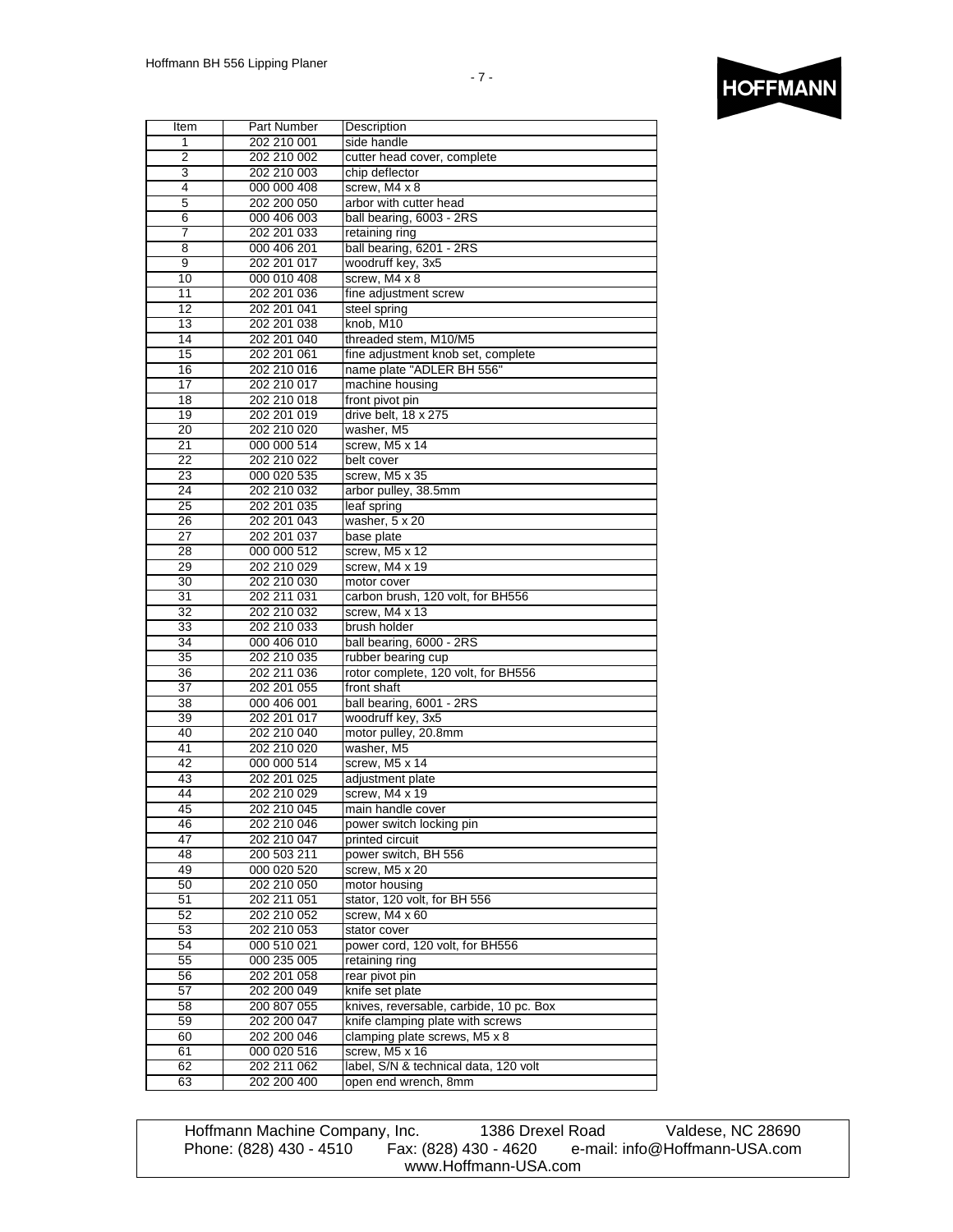

### **8. Hoffmann Machine Company, Inc. Warranty**

Hoffmann Machine Company, Inc. (hereinafter called "seller") guarantees all machines and parts of its own manufacture against defects in material and workmanship for a period of twelve (12) months from the date of shipment, under normal use and service by buyer (one eight hour production period per day). No other warranties are to be implied with respect thereto. The liability of seller under its warranty is limited to adjustment, in accordance with the warranty adjustment terms set forth below, for products which are found to be defective by seller in the form in which they were originally shipped. In no event will seller be liable for collateral, consequential or other damages of any kind or nature.

#### **SELLER MAKES NO OTHER WARRANTIES, EXPRESS OR IMPLIED, INCLUDING WARRANTIES OF MERCHANTABILITY OR FITNESS FOR A PARTICULAR PURPOSE.**

#### **Warranty Adjustment Terms**

- 1. Adjustments will be limited to claims which are presented promptly after the product is found to be defective, and within the aforesaid warranty period.
- 2. All products claimed to be defective will be subject to inspection and test by seller. Normally, seller will request return of products for inspection and test, however, seller reserves the right to make inspection and test on buyer's premises. Returns are to be made only as and if authorized by seller.
- 3. Buyer will pay all packaging, inspection, labor and transportation costs involved. Credit for the transportation costs only will be issued by seller provided adjustment subsequently is allowed.
- 4. No adjustments will be allowed for products which have been subjected to abuse, improper installation or application, alteration, accident or negligence in use, storage, transportation or handling; nor for products on which original identification markings have been removed, defaced or altered.
- 5. Final determination as to whether any adjustment is allowable, and as to the extend thereof, rests with the seller. Full adjustment, if allowed, normally will be made by replacement in kind on an exchange basis. Pro rata adjustment, if allowed, normally will be made by issuance of credit. In all cases, however, the seller reserves the right to make adjustments by repair, replacement or credit.
- 6. Replacement for products found subject to adjustment, whether new or repaired, will be shipped F.O.B. City of destination with transportation charges prepaid by seller.

#### **Installation**

Buyer shall install machinery purchased from seller at buyer's cost and expense, unless otherwise expressly stipulated in writing. At the request of buyer, seller will recommend competent engineers to supervise the installation, and to instruct buyer in the proper operation of the machinery and equipment. During such period of supervision and instruction, such personnel shall be deemed to be employees of the buyer who shall pay the wages, remuneration, board and traveling expenses of such personnel and shall not make seller liable, directly or indirectly, in any manner whatsoever, for any damages resulting from any act of commission or omission or any misfeasance or malfeasance, on the part of said personnel.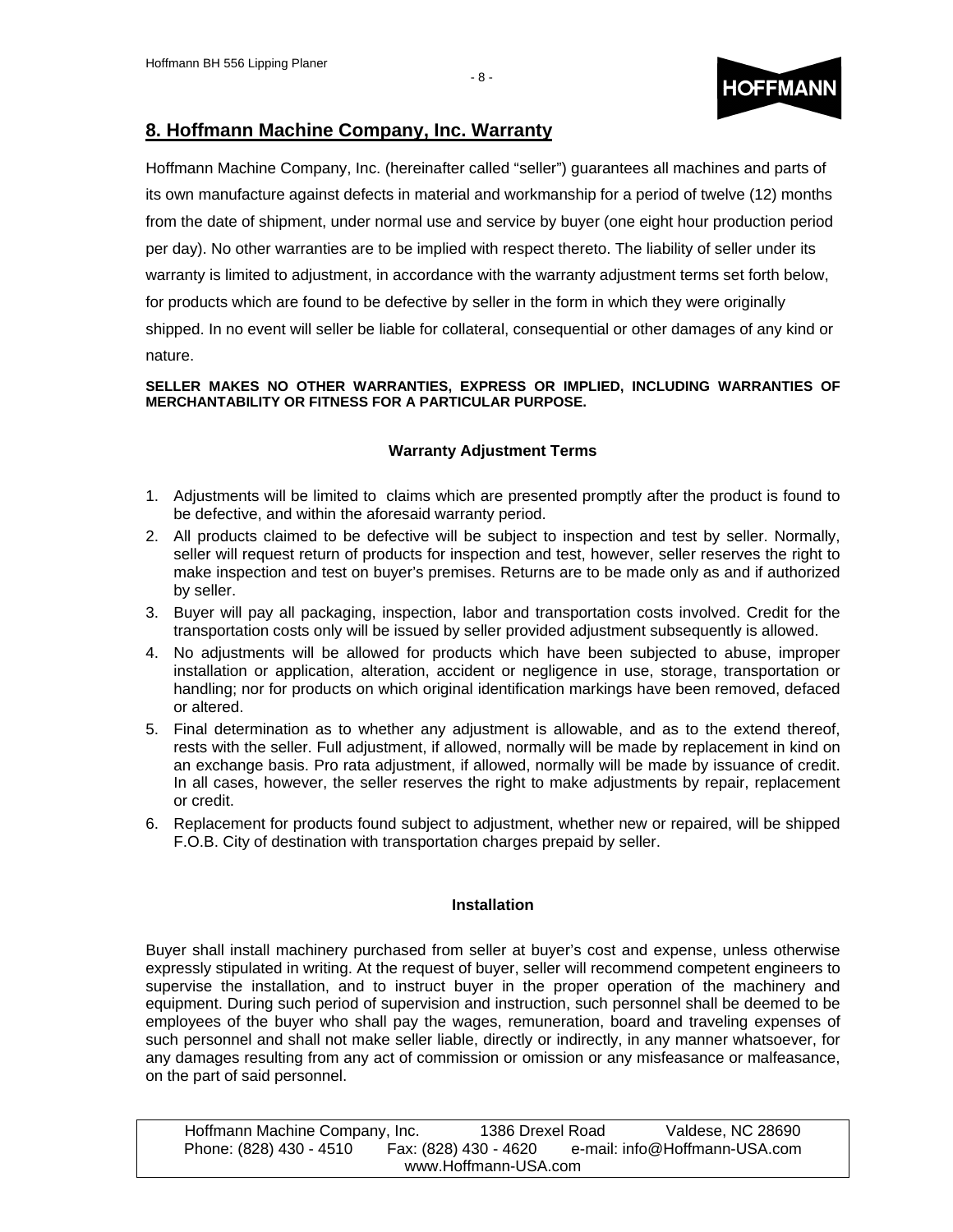

## **9. Terms and Conditions of Sale**

#### 1. Application and Scope:

The terms and conditions contained herein apply to proposals made, and to purchase orders received, by HOFFMANN MACHINE COMPANY, INC. (hereinafter called "Seller"), and sets forth the entire agreement between the parties hereto, and supersedes all communication, representations or agreements, whether oral or written, between the parties hereto with respect to the subject matter herein, and no agreement or understanding varying or extending the terms or conditions hereof will be binding unless expressly agreed to in writing by Seller. No conditions stated by Buyer in its purchase order or orders shall be binding upon Seller if in conflict with, inconsistent with, or in addition to, the terms and conditions contained herein, unless expressly accepted in writing by Seller. Seller's failure to object to any provision contained in any communication or purchase order from Buyer shall not be deemed a waiver of the terms and conditions herein. All orders or contracts are subject to approval and acceptance by Seller at its main office in North Carolina. These Terms and Conditions are within the sole discretion of Seller and are subject to change with or without prior notice.

#### 2. Quotations and F.O.B. Point:

Prices are quoted and all sales are made F.O.B. Sellers facility and, unless otherwise indicated in the proposal, prices quoted are effective for a maximum thirty (30) days after the date of any proposal.

#### 3. Terms of Payment:

All invoices are due and payable as set forth on the front of the invoice. Each delivery shall be considered a separate and independent transaction and payment thereof shall be made on terms set forth on invoice covering same. If delivery is delayed by Buyer, payment shall become due when Seller is prepared to make delivery. If, in the sole judgment of the Seller, the financial condition of Buyer at any time does not justify continuation of manufacture or of delivery as originally specified, Seller may vary terms of payment by requiring full or partial payment in advance, or otherwise, or may ship to Buyer's order against sight draft with bill of lading attached.

#### 4. Taxes:

Unless the quotation expressly provides otherwise, the amount of any present or future Federal, State or local sales, excise or other tax applicable to the products purchased hereunder, or to the manufacture or sale thereof (including, without limitation, state or local privilege or excise taxes based on gross revenue), and any taxes or amounts in lieu thereof paid or payable by Seller in respect of the foregoing (excluding, however, taxes based on net income), shall be added to the purchase prices and shall be paid by Buyer. In lieu thereof, Buyer may provide Seller with an appropriate tax exemption certificate acceptable to the taxing authorities.

#### 5. Warranty:

The products covered herein are warranted, for a period of twelve (12) months from date of shipment, against defects in material and workmanship under normal use and service by Buyer. The liability of Seller under its warranty is limited to adjustment, in accordance with the Warranty Adjustment Terms set forth below, for products which are found to be defective by Seller in the form in which they were originally shipped. In no event will Seller be liable for collateral, consequential or other damages of any kind.

#### **SELLER MAKES NO OTHER WARRANTIES, EXPRESS OR IMPLIED, INCLUDING WARRANTIES OF MERCHANTABILITY OR FITNESS FOR A PARTICULAR PURPOSE.**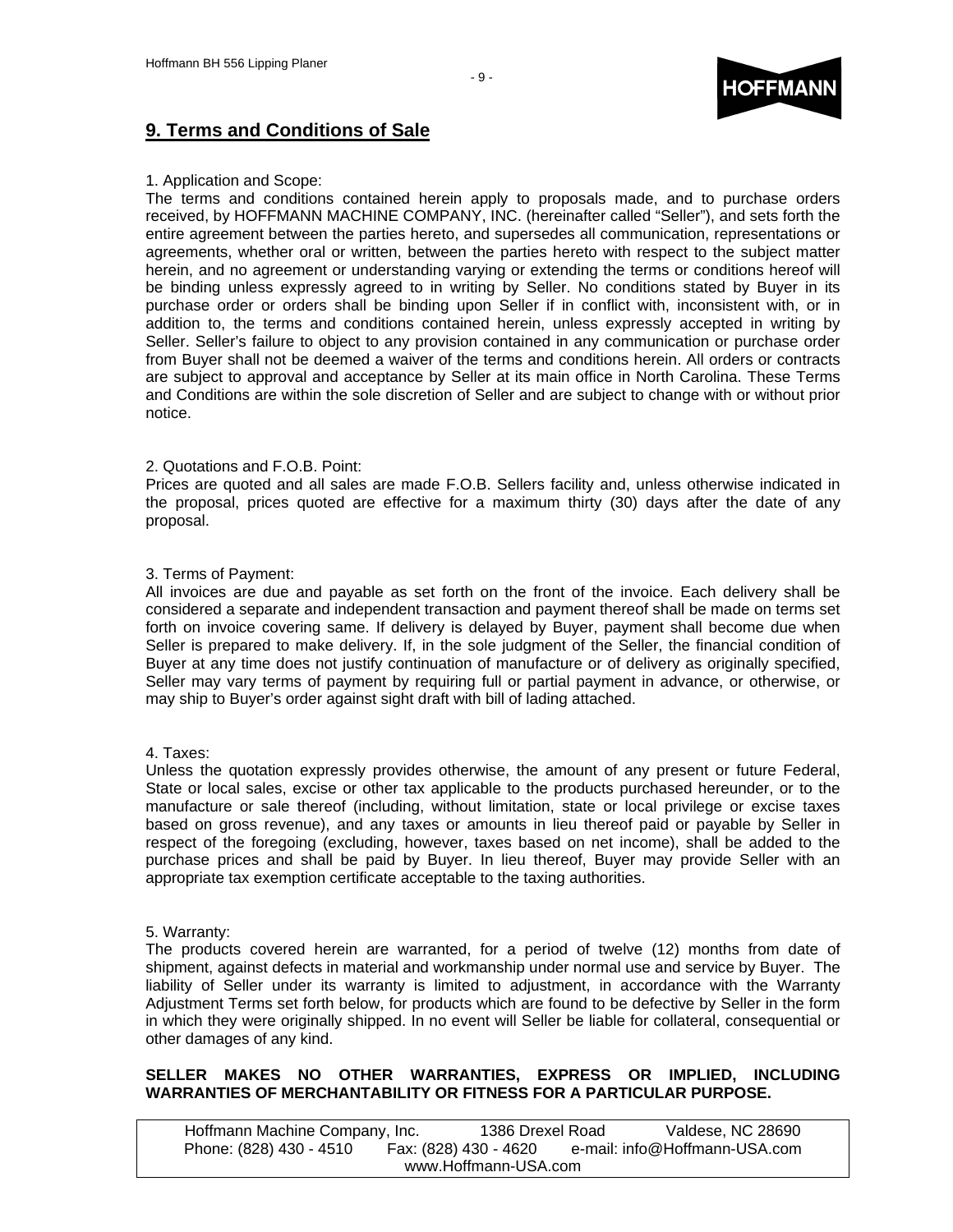

## **9. Terms and Conditions of Sale (continued)**

6. Warranty Adjustment Terms:

(a) Adjustments will be limited to claims which are presented promptly after the product is found to be defective, and within the aforesaid warranty period.

(b) All products claimed to be defective will be subject to inspection and test by Seller. Normally, Seller will request return of products for inspection and test, however, Seller reserves the right to make inspection and test on Buyer's premises. Returns are to be made only as and if authorized in writing by Seller.

(c) Buyer will pay all packaging, inspection, labor and transportation costs involved. Credit for the transportation costs only will be issued by Seller provided adjustment subsequently is allowed.

(d) No adjustments will be allowed for products which have been subjected to abuse, improper installation or application, alteration, accident or negligence in use, storage, transportation or handling; nor for products on which original identification markings have been removed, defaced or altered.

(e) Final determination as to whether any adjustment is allowable, and as to the extent thereof, rests with Seller. Full adjustment, if allowed, normally will be made by replacement in kind on an exchange basis. Pro rate adjustment, if allowed, normally will be made by the issuance of credit. In all cases, however, Seller reserves the right to make adjustment by repair, replacement or credit.

(f) Replacement for products found subject to adjustment, whether new or repaired, will be shipped F.O.B. city of destination with transportation charges prepaid by Seller.

#### 7. Installation:

Buyer shall install machinery purchased from Seller at Buyer's cost and expense, unless otherwise expressly stipulated in writing.

#### 8. Packaging and Shipment:

All products shipped hereunder will be packaged in accordance with standard commercial practice for domestic shipment. Seller's liability as to delivery ceases upon making delivery of products purchased hereunder to carrier at Seller's facility, in good condition, the carrier acting as Buyer's agent. All claims for damages must be filed with the carrier or Buyer's insurer as appropriate. Seller will select the method of shipment unless Buyer does so in writing at least ten (10) days in advance of the scheduled delivery date. Equipment held for Buyer because of Buyer's delay in acceptance, shall be at Buyer's risk and expense. Seller does not assume liability for shipping in the least expensive manner.

#### 9. Deliveries:

It is the desire of Seller to meet requested delivery schedules, however, Seller shall not incur any liability, consequential, collateral or otherwise, due to any delay or failure to deliver for any reason, other than arbitrary refusal by Seller to perform. Any delivery indication furnished by Seller only represents the best estimate of the time required to make shipment.

#### 10. Assignment:

Buyer shall not assign this purchase order or any interest herein or any rights thereunder, without the prior written consent of Seller.

#### 11. Termination:

Seller may terminate the purchase order or any part thereof herein referred to or any other purchase order or orders then outstanding by written, telegraphic or electronic mail notice to Buyer if Buyer becomes insolvent or is subject to proceedings under any law relating to bankruptcy, insolvency or relief of debtors. Upon such termination Seller shall be entitled to receive reimbursement for reasonable termination charges.